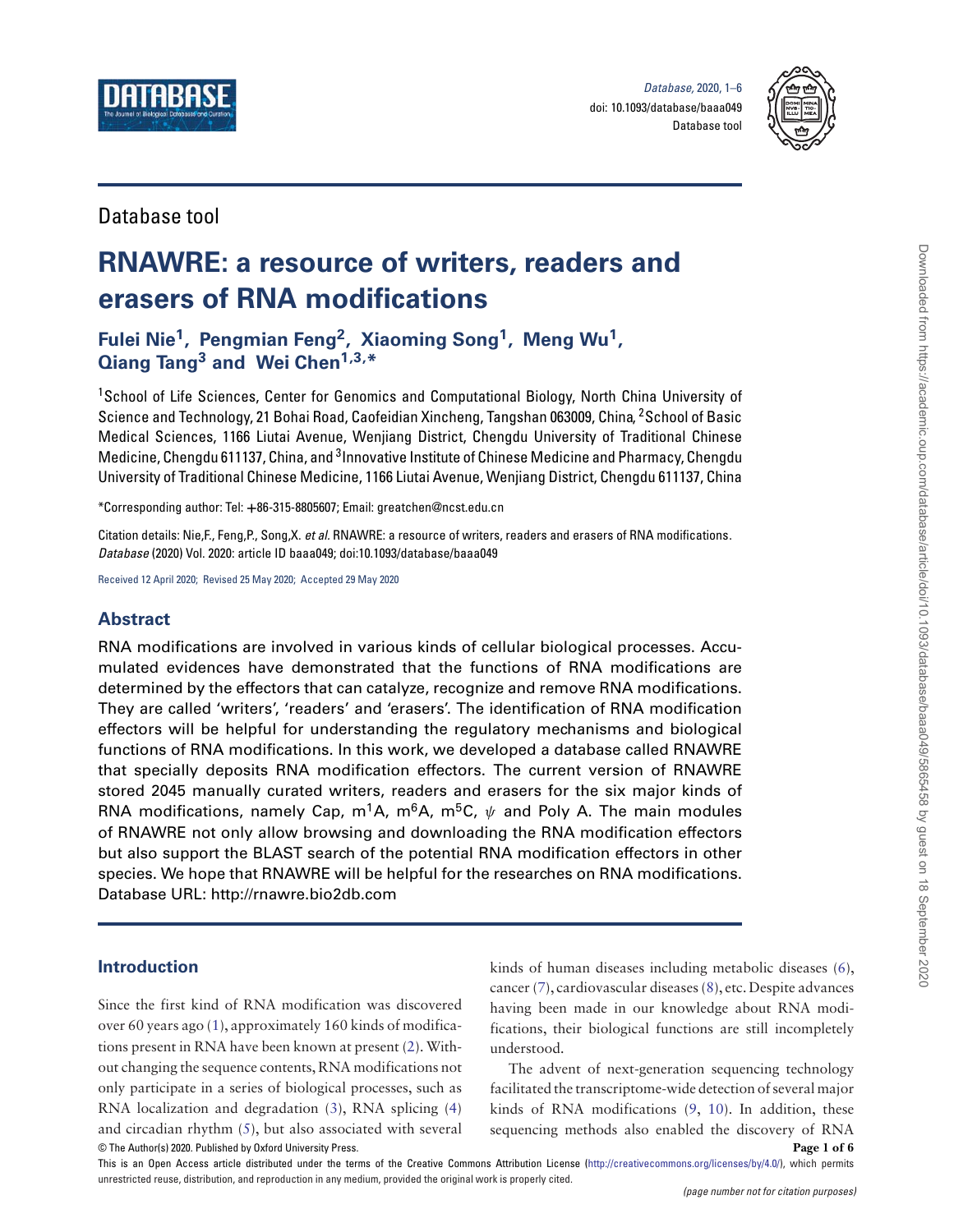|              | Modification Readers (596)                                                                         | <b>Writers (1085)</b>                        | Erasers (364)                |
|--------------|----------------------------------------------------------------------------------------------------|----------------------------------------------|------------------------------|
| Cap(185)     | CBP20(1)<br>CBP80 (1)                                                                              | RNMT(93)                                     | DCP2(89)<br>DCP1(1)          |
| $m^1A(352)$  |                                                                                                    | TRMT61A(99)<br>TRMT61B(82)<br>NSUN3(81)      | ALKBH3(90)                   |
| $m^6A(1057)$ | YTHDC1(94)<br>YTHDF1(92)<br>YTHDF2(92)<br>YTHDF3(92)<br>YTHDC2(86)<br>HNRNPC (86)<br>HNRNPA2B1(52) | <b>METTL14(95)</b><br>WTAP(93)<br>METTL3(91) | FTO(94)<br><b>ALKBH5(90)</b> |
| $m^5C(95)$   | <b>NA</b>                                                                                          | NSum2(95)<br>PUS7(96)                        | NA.                          |
| $\psi(283)$  | NA                                                                                                 | PUS3(95)<br>PUS1(92)                         | NA                           |
| Poly $A(73)$ | NA                                                                                                 | CFI(73)                                      | NA                           |

<span id="page-1-1"></span>**Table 1.** The summarizing information of RNAWRE

The number of effectors is indicated in the bracket.

The 'NA' represents the effectors that are not collected in RNAWRE.

modification effectors that can catalyze, recognize and clear RNA modifications, including RNA modification deposition effectors ('writers'), RNA modification recognition effectors ('readers') and RNA modification removal effectors ('erasers').

Besides dynamically installing, removing and interpreting RNA modifications, these effectors are also found to be linked with neurological diseases, metabolic diseases and mitochondrial-related defects [\(11\)](#page-4-10). However, our understanding of these 'writers', 'readers' and 'erasers' is only at the beginning. Accordingly, the identification of RNA modification effectors will be helpful for understanding regulatory mechanisms and biological functions of RNA modification.

Although a huge amount of researches has been focused on RNA modifications [\(12](#page-4-11)[–15\)](#page-4-12), to the best of our knowledge, there is not a database systematically collecting the information of RNA modification effectors. Therefore, it is urgent to develop such a database, where the researchers could obtain the comprehensive information about the readers, writers and erasers of RNA modification.

Stimulated by a recent work [\(16\)](#page-4-13), in the present study, we developed a database, called RNAWRE, that deposits the 'writers', 'readers' and 'erasers' for RNA modifications, which is available at http://rnawre.bio2db.com/. The current version of RNAWRE contains more than 2045 manually curated RNA modification enzymes from animals for the six major kinds of RNA modifications, namely Cap, m<sup>1</sup>A, m<sup>6</sup>A, m<sup>5</sup>C,  $\psi$  and Poly A. The construction of RNAWRE is illustrated in [Figure 1.](#page-1-0)



<span id="page-1-0"></span>**Figure 1.** The schematic flow for the construction of RNAWRE.

#### **Database design and structure**

#### Data collection

To establish RNAWRE, according to the extracted RNA modification effectors from the literature, we firstly collected the seed sequences of the effectors for the six major kinds of RNA modifications, namely Cap,  $\rm m^1A,m^6A,m^5C,$ *ψ* and Poly A from GenBank. To identify the potential effectors for the other species, we also collected the protein sequences of animals from Ensembl [\(17\)](#page-5-0). Based on these sequences, we performed BLAST by using the BLAST pro-gram (blast-2.7.1+) [\(18\)](#page-5-1). And then, we matched the seed sequences to the downloaded animals' proteins with the BLASTP program with an E-value cut-off of 10−<sup>5</sup> , sequence identity of 85% and the score of 200. By doing so, we obtained 2682 pieces of proteins might participate in RNA modification regulations. In order to obtain a high-quality dataset, we manually verified these proteins from the UniProt [\(19\)](#page-5-2) database. Finally, we obtained 2045 proteins that are writers, readers and erasers of RNA modifications.

#### Web interface implementation

The RNAWRE website was implemented by performing a variety of common software packages in the WIN-DOWS system, including Internet Information Services, MySQL database management, ASP.NET, HTML, CSS and JavaScript [\(20\)](#page-5-3). The data were processed and analyzed by the C#, HTML and JavaScript. Highcharts (https://www.highcharts.com.cn/) were used for the statistic page. All proteins were stored in a MySQL database. An interactive web interface was constructed to enable users to conveniently access the RNAWRE and obtain the information needed either for basic research applications or biological analysis through any modern browser on their devices. C#, HTML and JavaScript were implemented to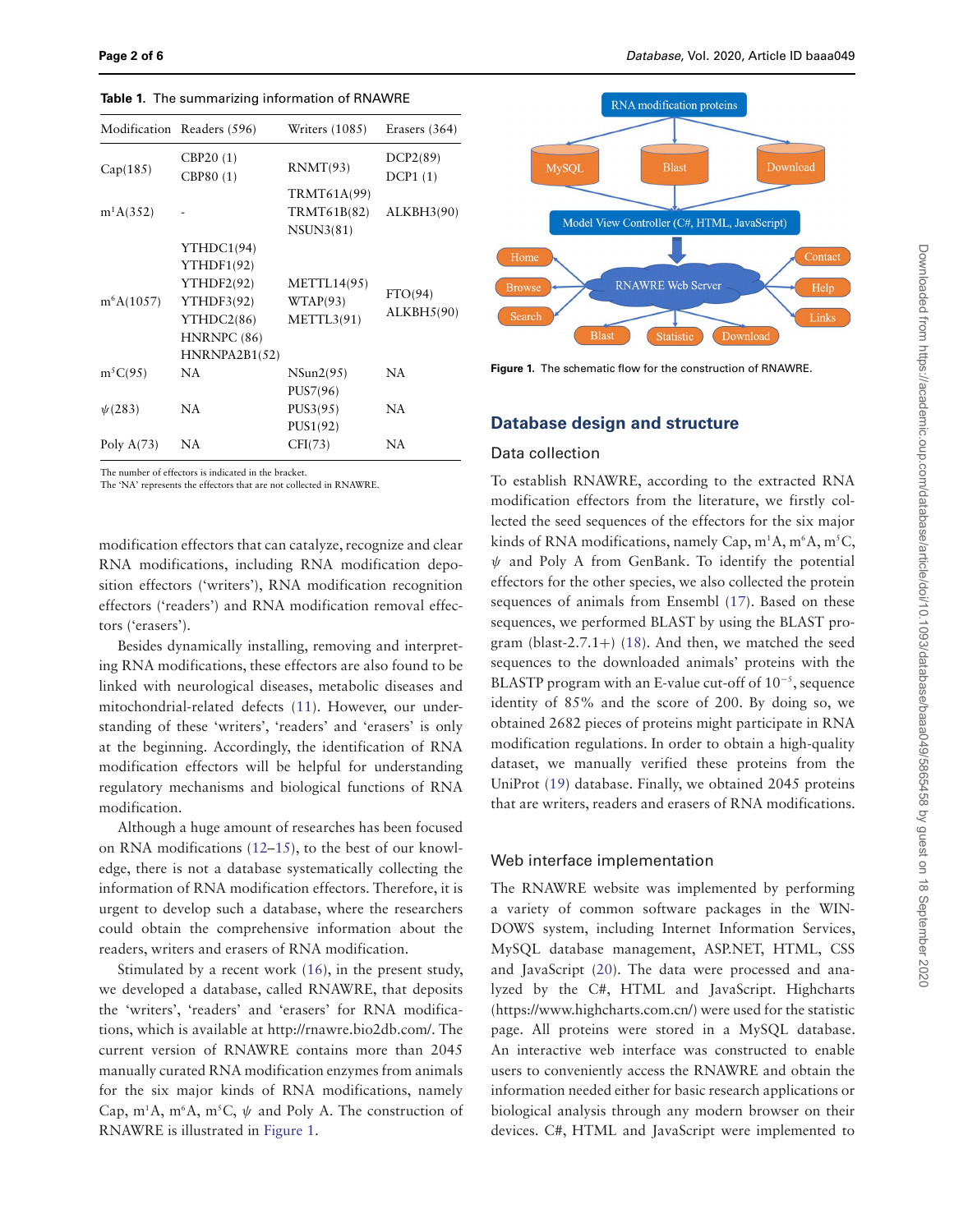

<span id="page-2-0"></span>**Figure 2.** Statistical analysis of RNAWRE. The number effectors in each kind of modifications.

transmit user query information and rapidly extracted data from MySQL databases management to generate report pages.

#### **Result and guidance of RNAWRE**

The RNAWRE consists of nine main modules, i.e. Home, Browse, Search, Blast, Statistic, Download, Links, Help and Contact.

#### Data statistics

At present, the RNAWRE database contains 2045 manually curated writers, readers and erasers for the six major kinds of RNA modifications, Cap, m<sup>1</sup>A, m<sup>6</sup>A, m<sup>5</sup>C, ψ and Poly A. The detail number of effectors related to each kind of modifications are 1057, 352, 283, 185, 95 and 73, respectively. The detail information was enumerated in [Table 1.](#page-1-1) Among these proteins, 1085 are writers, 596 are readers and 364 are erasers, respectively. The sunburst chart [\(Figure 2\)](#page-2-0) shows the number of effectors for the six major kinds of RNA modifications in RNAWRE. In this sunburst chart, the innermost ring is divided into three parts, representing the writers, readers and erasers of the RNA modifications, respectively. The outermost ring in the sunburst represents the RNA modification effectors, and the size of the fan represents the number of these effectors. The ring in the middle of the sunburst represents the RNA modification associated with the effectors.

#### Browse

In the browse module embedded in the title bar [\(Figure 3A\)](#page-3-0), users can browse RNA modification effectors by organism or modification type [\(Figure 3B](#page-3-0) and [C\)](#page-3-0). In the option of 'Browse by organism', the left of the page is the tree represents the Ensembl [\(17\)](#page-5-0) taxonomy categories of animals. By clicking the organism such as 'Bos taurus', the RNA modification protein is displayed in the list on the right. By clicking on the 'more' button in the list, the detailed information of these proteins, such as UniProtID link to the UniProt database, review status, subcellular location if any, GO cellular component if any, Ensembl ID, GeneID if any link to the NCBI Gene database, length and sequence will be displayed in a new page [\(Figure 3D\)](#page-3-0). In the option of 'Browse by modification type', on the left of the page is the tree represents the modification type and the function. By clicking the button, the RNA modification protein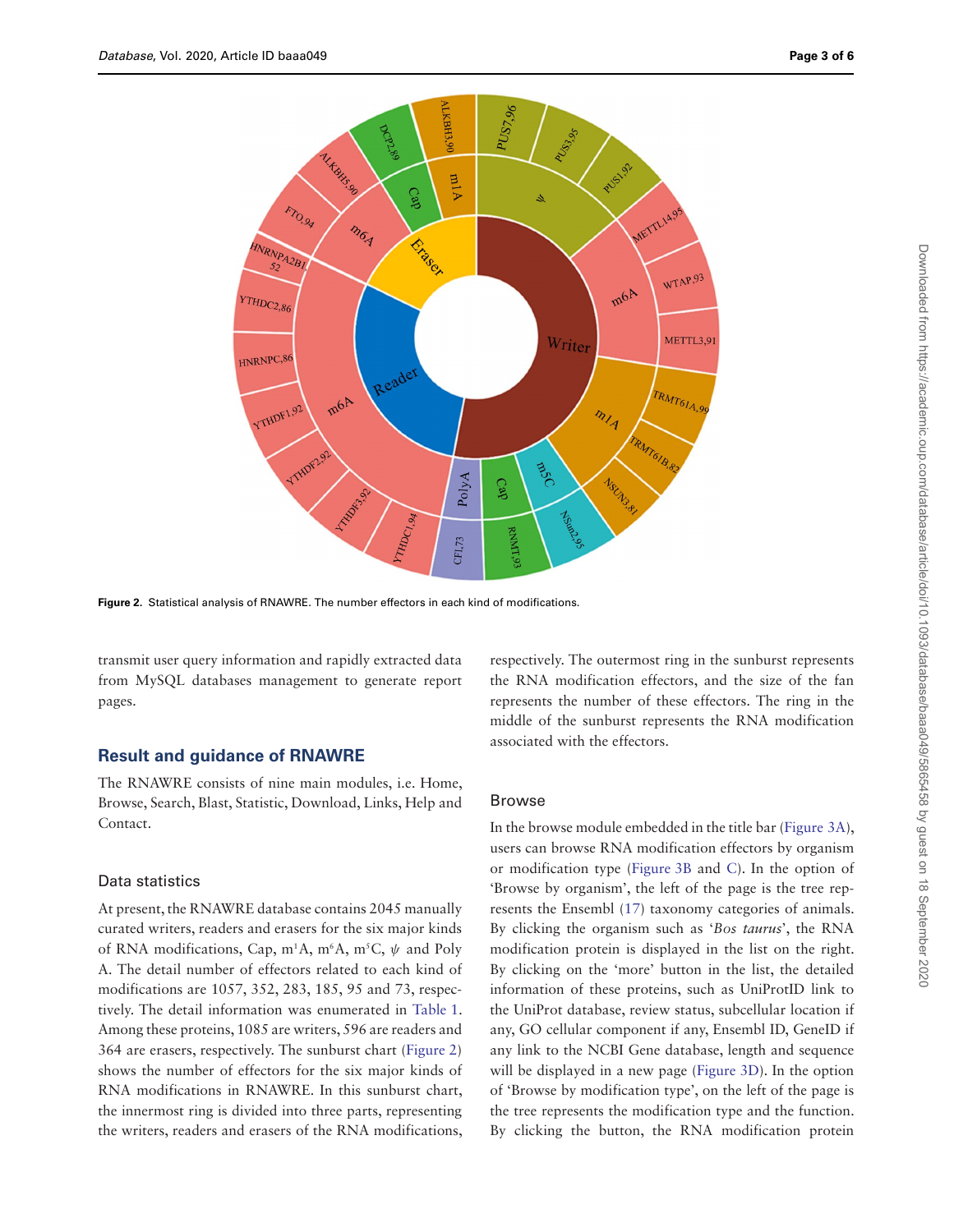

<span id="page-3-0"></span>**Figure 3.** Web interface and usage of RNAWRE. (**A**) Home page. (**B**) Browse page by organism. (**C**) Browse page by modification type. (**D**) The detail page of RNA modification protein. (**E**) The search page of RNAWRE. (**F**) The statistical page.

will be displayed in the list on the right, and clicking the more button can display the detail page [\(Figure 3C](#page-3-0) and [D\)](#page-3-0).

help users obtain entries that meet their needs among the massive proteins [\(Figure 3D](#page-3-0) and [E\)](#page-3-0).

## Search

In the search module, RNAWRE allows the users to search proteins by 'protein name', 'organism', 'modification type' or 'function'. Users can directly obtain the RNA modification proteins via input protein name or organism or modification type or function. Fuzzy match was masterly applied to cover all query possibilities. The filter can greatly

## Blast

The BLASTP tool was embedded in the RNAWRE database by using the BLAST-2.7.1+ program to help users perform sequence alignment [\(18\)](#page-5-1). We provide a user-friendly graphic interface based on web forms. The BLAST database contained the whole RNA modification effectors that we collected. Amino acid sequences in FASTA format can be directly submitted by copying the data to the frame or uploading a FASTA file. Some parameters, such as the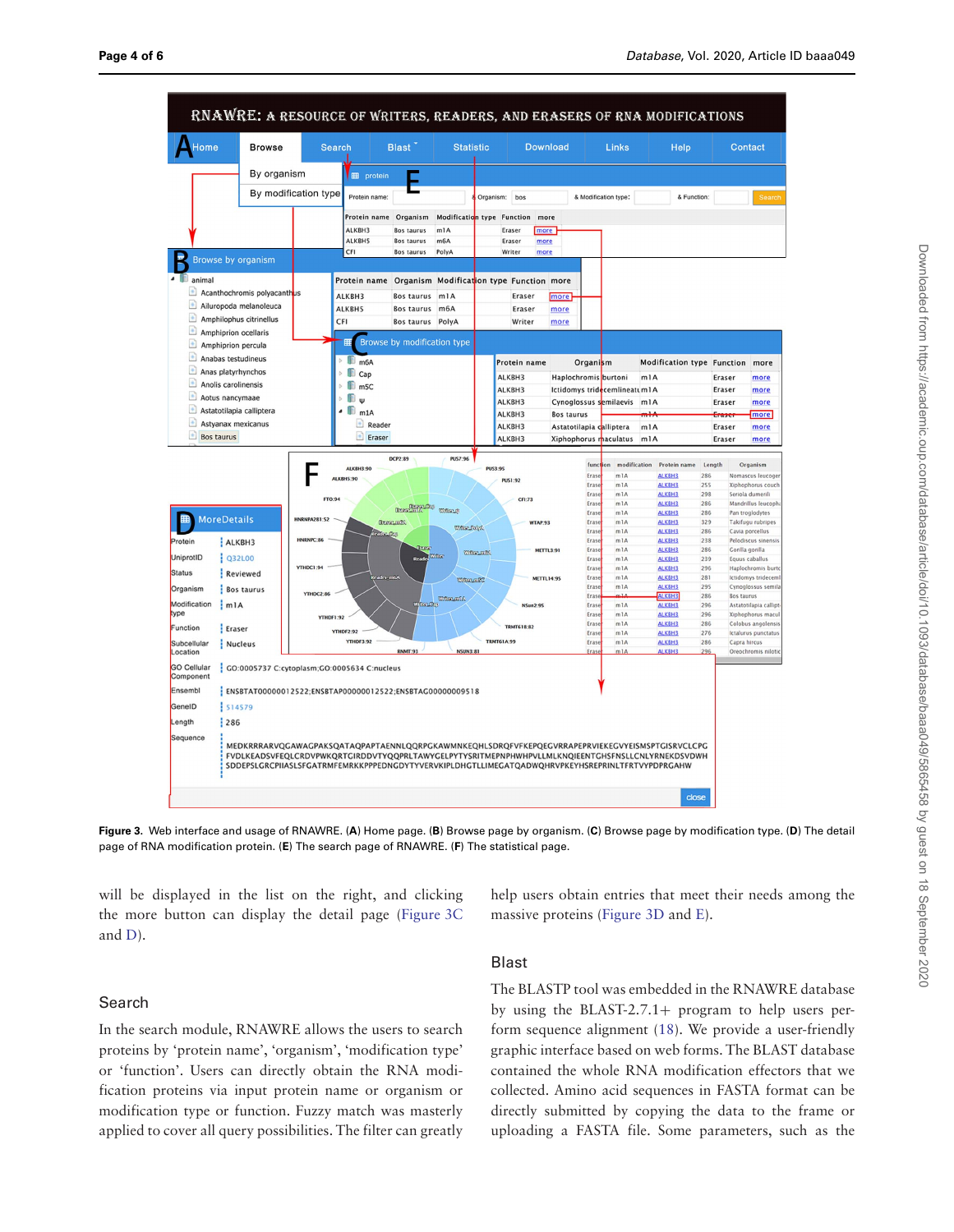E-value, can be modified or simply set to the default parameter values by the users according to the research aims before performing a BLASTP search. Finally, after clicking the 'Blastp' icon, the results will be shown in a new page. Users can browse or download the BLAST results.

#### Download and links

In the Download module, users can download the data deposited in RNAWRE. To facilitate scientific researchers in the relevant fields, in the Links module, we provided a resource page of other relevant researches about RNA modifications, such as the database Modomics, RNApathwaysDB, RMBase and a series of computational tools for identifying RNA modification sites.

### Help and contact

In the Help module, we provide a simple operation manual to make our RNAWRE convenient to be used. In addition, we also provide information such as our contact addresses, telephone and e-mail in the Contact module to help users to contact us conveniently.

## **Discussion and conclusions**

Recently, accumulated researches have focused on the recognition of the prevalence and functional significance of RNA modification effectors. Although a huge amount of RNA modification effectors have been identified, a thorough understanding of their functions is still lacking. In order to fill such a knowledge gap, in this study, a database, called RNAWRE, depositing 'writers', 'readers' and 'erasers' of RNA modification was constructed.

Since RNA modification effectors for other modifications are less well described, the current RNAWRE database only contains the effectors for the six major kinds of RNA modifications, namely Cap, m<sup>1</sup>A, m<sup>6</sup>A, m<sup>5</sup>C, ψ and Poly A. Moreover, besides collecting new effectors reported in literatures, we will also collect the effectors from fungi and plants and integrate them into RNAWRE.

Taken together, the RNAWRE database will be helpful for deciphering how these effectors are regulated and integrated in different cell types or tissues. We hope that RNAWRE will provide valuable insights into researches on RNA modifications.

## **Funding**

National Nature Scientific Foundation of China (31771471); Natural Science Foundation for Distinguished Young Scholar of Hebei Province (C2017209244).

## **Acknowledgements**

The authors express gratitude to the anonymous reviewers for their constructive comments toward improving our manuscript.

### **Conflict of Interest**

Authors declare no competing interest.

## **References**

- <span id="page-4-0"></span>1. Davis,F.F. and Allen,F.W. (1957) Ribonucleic acids from yeast which contain a fifth nucleotide. J. Biol. Chem., **227**, 907–915.
- <span id="page-4-1"></span>2. Boccaletto,P., Machnicka,M.A., Purta,E. et al. (2018) MOD-OMICS: a database of RNA modification pathways. 2017 update. Nucleic Acids Res., **46**, D303–D307.
- <span id="page-4-2"></span>3. Wang,X., Lu,Z., Gomez,A. et al. (2014) N6-methyladenosinedependent regulation of messenger RNA stability. Nature, **505**, 117–120.
- <span id="page-4-3"></span>4. Fustin,J.M., Doi,M., Yamaguchi,Y. et al. (2013) RNAmethylation-dependent RNA processing controls the speed of the circadian clock. Cell, **155**, 793–806.
- <span id="page-4-4"></span>5. Chen, T., Hao, Y.J., Zhang, Y. et al. (2015) m(6)A RNA methylation is regulated by microRNAs and promotes reprogramming to pluripotency. Cell Stem Cell, **16**, 289–301.
- <span id="page-4-5"></span>6. Shen, F., Huang, W., Huang, J.T. et al.  $(2015)$  Decreased N(6)methyladenosine in peripheral blood RNA from diabetic patients is associated with FTO expression rather than ALKBH5. J. Clin. Endocrinol. Metab., **100**, E148–E154.
- <span id="page-4-6"></span>7. Sun,T., Wu,R. and Ming,L. (2019) The role of m6A RNA methylation in cancer. Biomed. Pharmacother., **112**, 108613.
- <span id="page-4-7"></span>8. Paramasivam,A., Vijayashree Priyadharsini,J. et al. (2020) N6 adenosine methylation (m6A): a promising new molecular target in hypertension and cardiovascular diseases. Hypertens. Res., **43**, 153–154.
- <span id="page-4-8"></span>9. Khoddami,V., Yerra,A., Mosbruger,T.L. et al. (2019) Transcriptome-wide profiling of multiple RNA modifications simultaneously at single-base resolution. Proc. Natl. Acad. Sci. U. S. A., **116**, 6784–6789.
- <span id="page-4-9"></span>10. Dominissini,D., Nachtergaele,S., Moshitch-Moshkovitz,S. et al. (2016) The dynamic N(1)-methyladenosine methylome in eukaryotic messenger RNA. Nature, **530**, 441–446.
- <span id="page-4-10"></span>11. Jonkhout,N., Tran,J., Smith,M.A. et al. (2017) The RNA modification landscape in human disease. RNA, **23**, 1754–1769.
- <span id="page-4-11"></span>12. Lv,H., Zhang,Z.M., Li,S.H. et al. (2019) Evaluation of different computational methods on 5-methylcytosine sites identification. Brief. Bioinform., **21**(3), 982–995.
- 13. Zou,Q., Xing,P., Wei,L. et al. (2019) Gene2vec: gene subsequence embedding for prediction of mammalian N(6) methyladenosine sites from mRNA. RNA, **25**, 205–218.
- 14. Liu,K. and Chen,W. (2020) iMRM:a platform for simultaneously identifying multiple kinds of RNA modifications. Bioinformatics, **36**, 3336–3342.
- <span id="page-4-12"></span>15. Basith,S., Manavalan,B., Shin,T.H. et al. (2019) SDM6A: a webbased integrative machine-learning framework for predicting 6mA sites in the rice genome. Mol. Ther. Nucleic Acids, **18**, 131–141.
- <span id="page-4-13"></span>16. Xu,Y., Zhang,S., Lin,S. et al. (2017) WERAM: a database of writers, erasers and readers of histone acetylation and methylation in eukaryotes. Nucleic Acids Res., **45**, D264–D270.